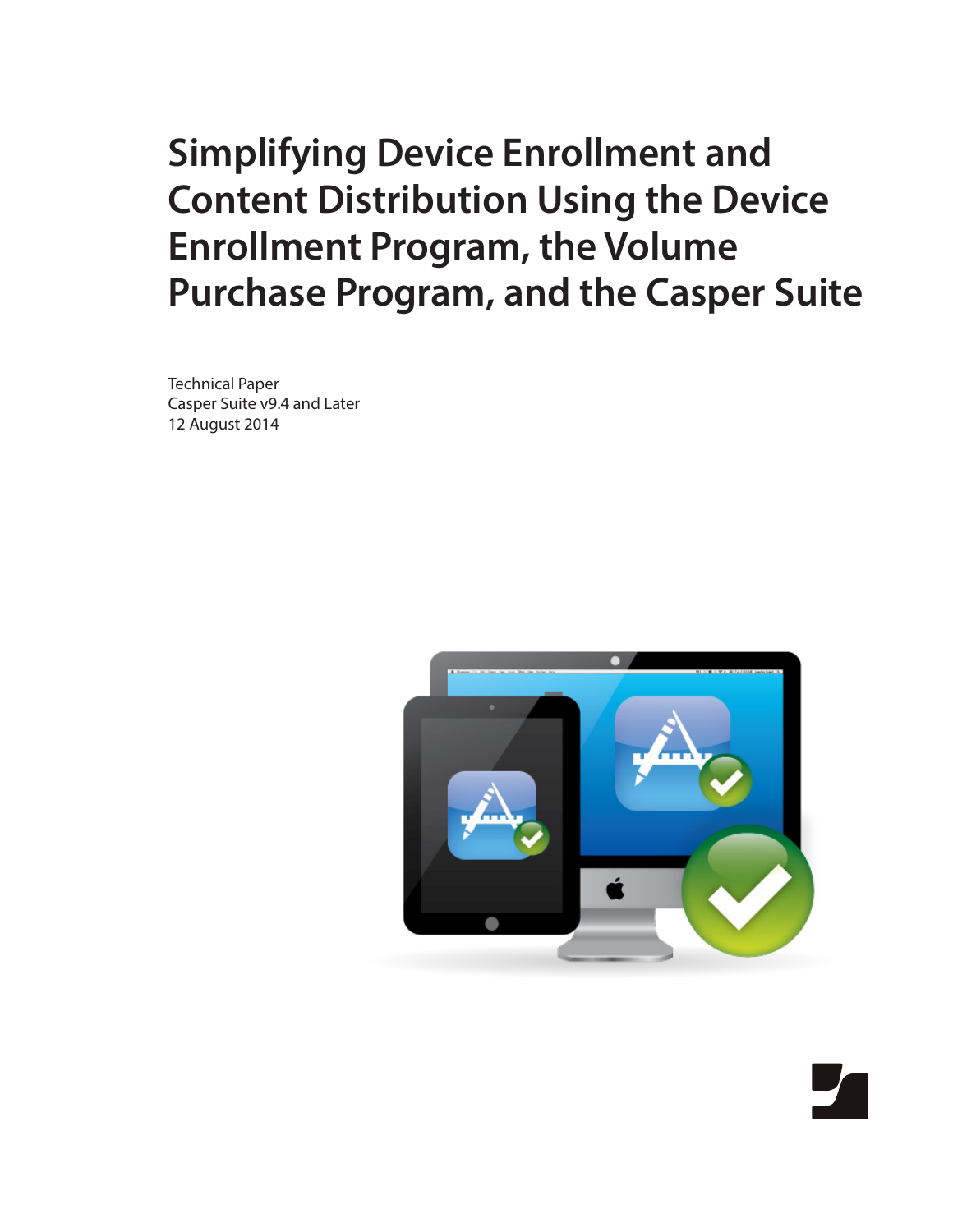**JAMF Software, LLC** © 2014 JAMF Software, LLC. All rights reserved.

JAMF Software has made all efforts to ensure that this guide is accurate.

JAMF Software 301 4th Ave S Suite 1075 Minneapolis, MN 55415-1039 (612) 605-6625

Apple, the Apple logo, Apple Remote Desktop, Finder, FileVault, FireWire, iPhone, iTunes, Mac OS, MacBook, and Safari are trademarks of Apple Inc., registered in the United States and other countries. iPad is a trademark of Apple Inc. App Store is a service mark of Apple Inc., registered in the United States and other countries.

Casper Admin, Casper Suite, Composer, JAMF Software, the JAMF Software logo, and the JAMF Software Server (JSS) are trademarks of JAMF Software, LLC, registered in the U.S. and other countries.

All other product and service names mentioned are the trademarks of their respective companies.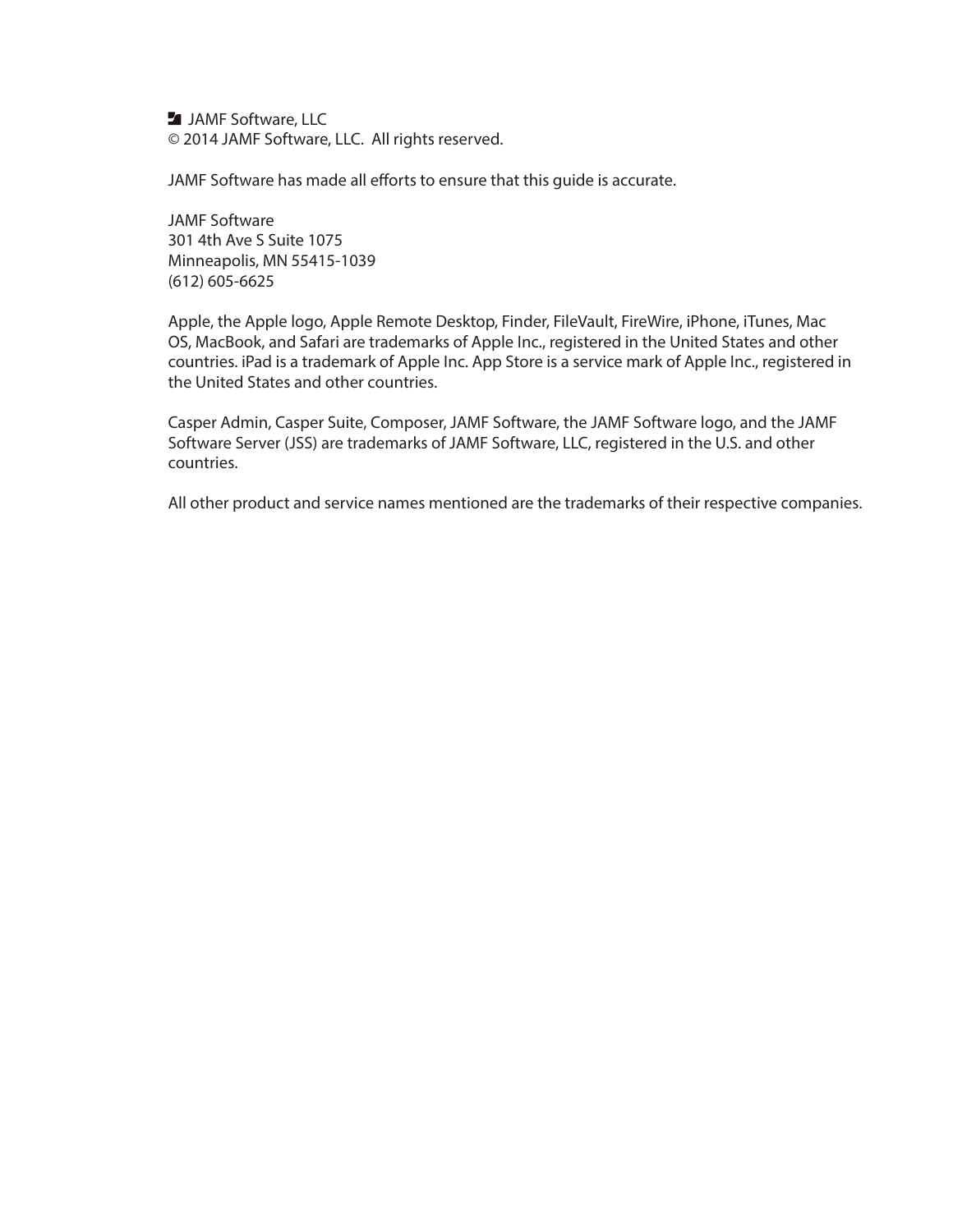## **Contents**

- **[Introduction](#page-3-0)**
- [Target Audience](#page-3-0)
- [Important Concepts](#page-3-0)
- [Additional Resources](#page-3-0)
- **[Overview](#page-4-0)**
- **[Requirements](#page-5-0)**
- **[Assigning Users to Devices](#page-6-0)**
- [Assigning a User to a Computer or Mobile Device](#page-6-0)
- **[Integrating with the Device Enrollment Program](#page-7-0)**
- [Configuring an Instance of the Device Enrollment Program](#page-7-0)
- **[Preparing for Device Enrollment and Customizing the User Setup Experience](#page-8-0)**
- [Configuring a Mobile Device PreStage Enrollment](#page-8-0)
- [Configuring a Computer PreStage Enrollment](#page-9-0)

#### **[Integrating with VPP](#page-10-0)**

- [Adding a VPP Account](#page-10-0)
- **[Inviting Users to Register with VPP](#page-11-0)**
- [Sending a VPP Invitation](#page-11-0)
- **[Assigning Content to Users](#page-12-0)**
- [Creating a VPP Assignment](#page-12-0)

#### **[Distributing Content](#page-13-0)**

- [Distributing an App to a Mobile Device](#page-13-0)
- [Distributing a Mac App Store App to a Computer](#page-14-0)
- [Distributing an eBook](#page-15-0)
- **[The User Experience](#page-16-0)**
- **[Revoking Apps](#page-17-0)**
- [Revoking a Single App from Users](#page-17-0)
- [Revoking All Apps from Users](#page-18-0)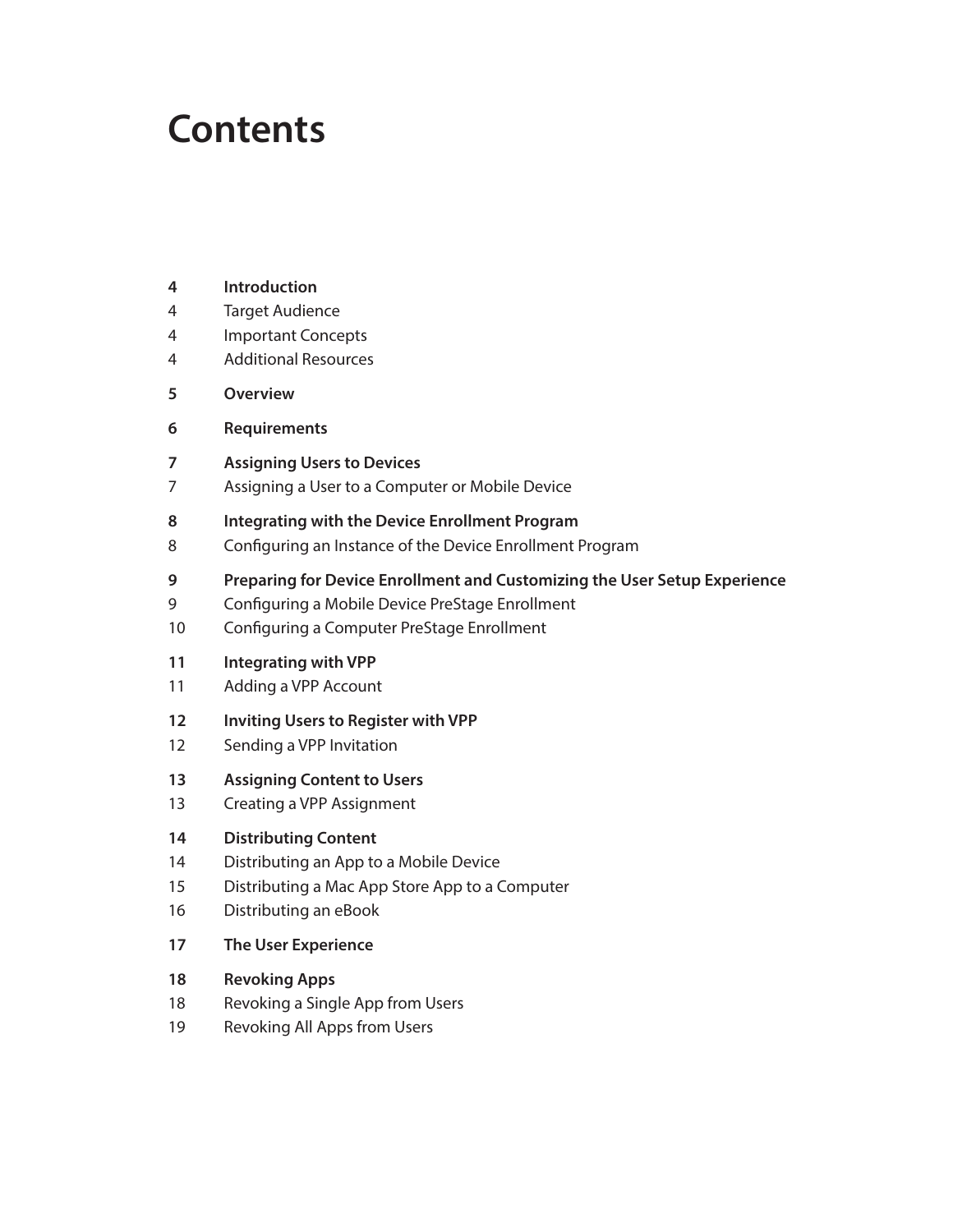# <span id="page-3-0"></span>**Introduction**

### **Target Audience**

This guide is designed for IT administrators who are using Apple's Device Enrollment Program and Apple's Volume Purchase Program (VPP) in the United States.

*Note:* Although IT administrators can use VPP outside of the United States, this guide is intended for use in the United States due to the limited availability of the Device Enrollment Program.

### **What's in This Guide**

This guide provides a step-by-step workflow for automating and customizing the enrollment of new, institutionally owned devices using Apple's Device Enrollment Program, and then assigning apps and eBooks to users and revoking and reassigning apps obtained through Apple's VPP.

### **Important Concepts**

Before using the instructions in this guide, make sure you are familiar with the following Casper Suite-related concepts:

- • Scope
- • Smart and static computer and mobile device groups
- • Simple and advanced computer and mobile device searches
- Computer and mobile device enrollment

### **Additional Resources**

For more information about the applications, concepts, and processes mentioned in this guide, see the following documentation:

- • *Casper Suite Administrator's Guide* <http://www.jamfsoftware.com/resources/product-documentation/>
- • *Volume Purchase Program for Business* [http://images.apple.com/business/docs/vpp\\_business\\_guide\\_en\\_Oct2013.pdf](http://images.apple.com/business/docs/vpp_business_guide_en_Oct2013.pdf)
- • *Volume Purchase Program for Education* http://images.apple.com/education/docs/vpp\_education\_quide\_en\_Oct2013.pdf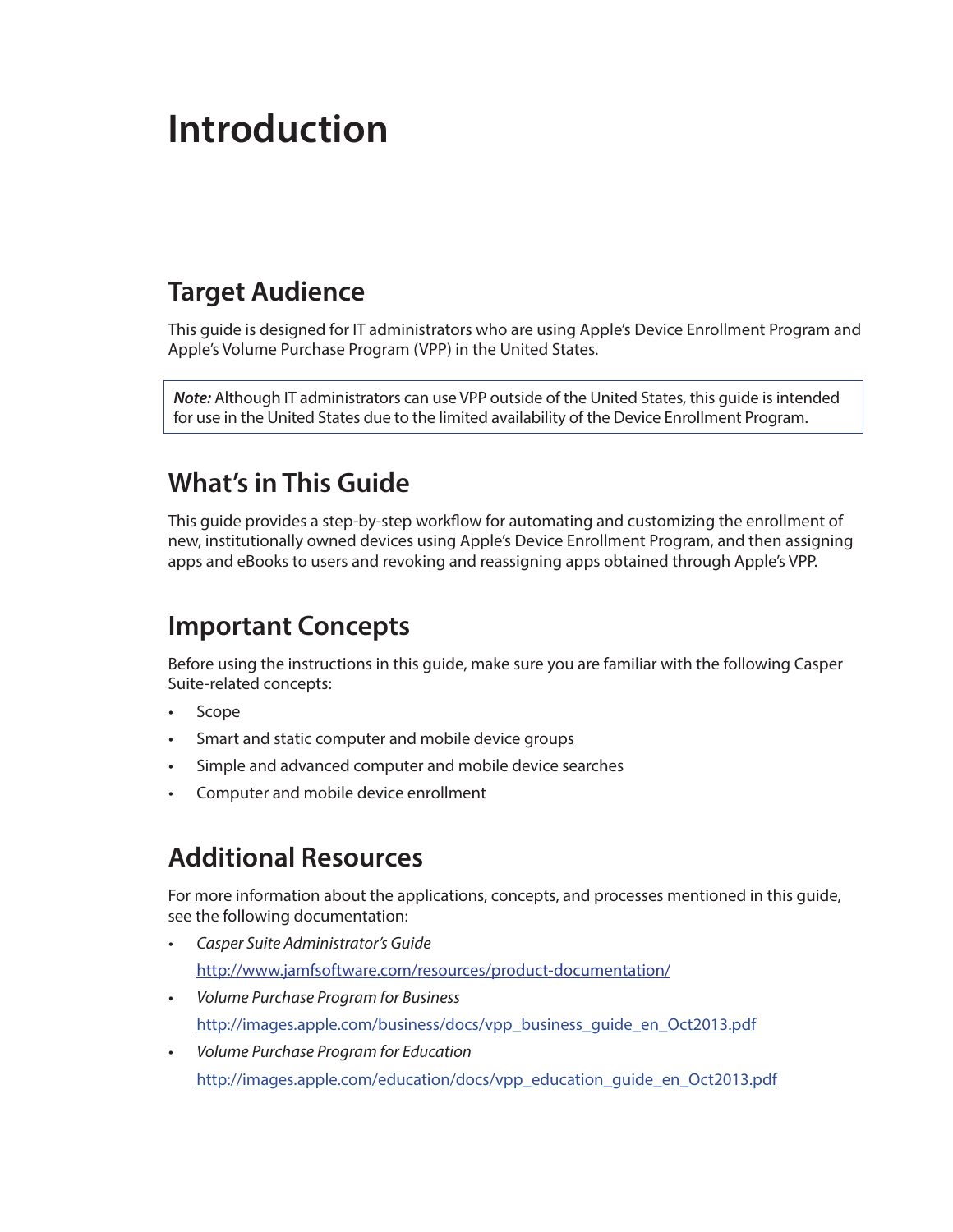### <span id="page-4-0"></span>**Overview**

In the past, computer and mobile device enrollment was a tedious process, and it was a struggle to manage apps and eBooks in a cost effective way. Now, in conjunction with Apple's Device Enrollment Program and VPP, the Casper Suite allows you to preconfigure the device enrollment process, customize the user setup experience, and distribute content to devices without even taking the devices out of the box before you hand them to users.

By preconfiguring the device enrollment process and customizing the user setup experience, you decide what steps users will take when they set up their devices. You can also assign content to users so that the content becomes available as soon as the users register with VPP. Additionally, when you assign apps to users, your organization retains ownership of the apps so that you can revoke and reassign them to new users at any time.

There are a several steps involved in enrolling devices and distributing content with the Device Enrollment Program, VPP, and the Casper Suite:

**1. Assign users to devices.** This allows you to track which user is assigned to each device so that you can prompt users to register with VPP and then assign the desired content to them.

**2. Integrate with the Device Enrollment Program.** This allows the Jamf Software Server (JSS) to use the Device Enrollment Program so that you can preconfigure the device enrollment process and customize the user setup experience.

**3. Prepare devices for enrollment and customize the user setup experience.** This allows you to preconfigure device enrollment and customize the user setup experience by creating a PreStage enrollment. As a result, devices are silently enrolled with the JSS when the user turns on their device for the first time and completes the Setup Assistant.

**4. Integrate with VPP.** This integrates the JSS with your VPP account so that you can invite users to register with VPP and assign content to them.

**5. Invite users to register with VPP.** This allows users to register with VPP so that the content that is assigned to users will become available on their devices when it is distributed to them.

**6. Assign content to users.** This allows you to specify the content that you want to assign to each user so that it can be distributed quickly. Content is assigned to users using a VPP Assignment in the JSS.

**7. Distribute content.** This makes the apps and eBooks assigned to each user available on their devices or available to install from Self Service.

**8. Revoke apps.** This allows you to revoke apps from users and reassign them to new users.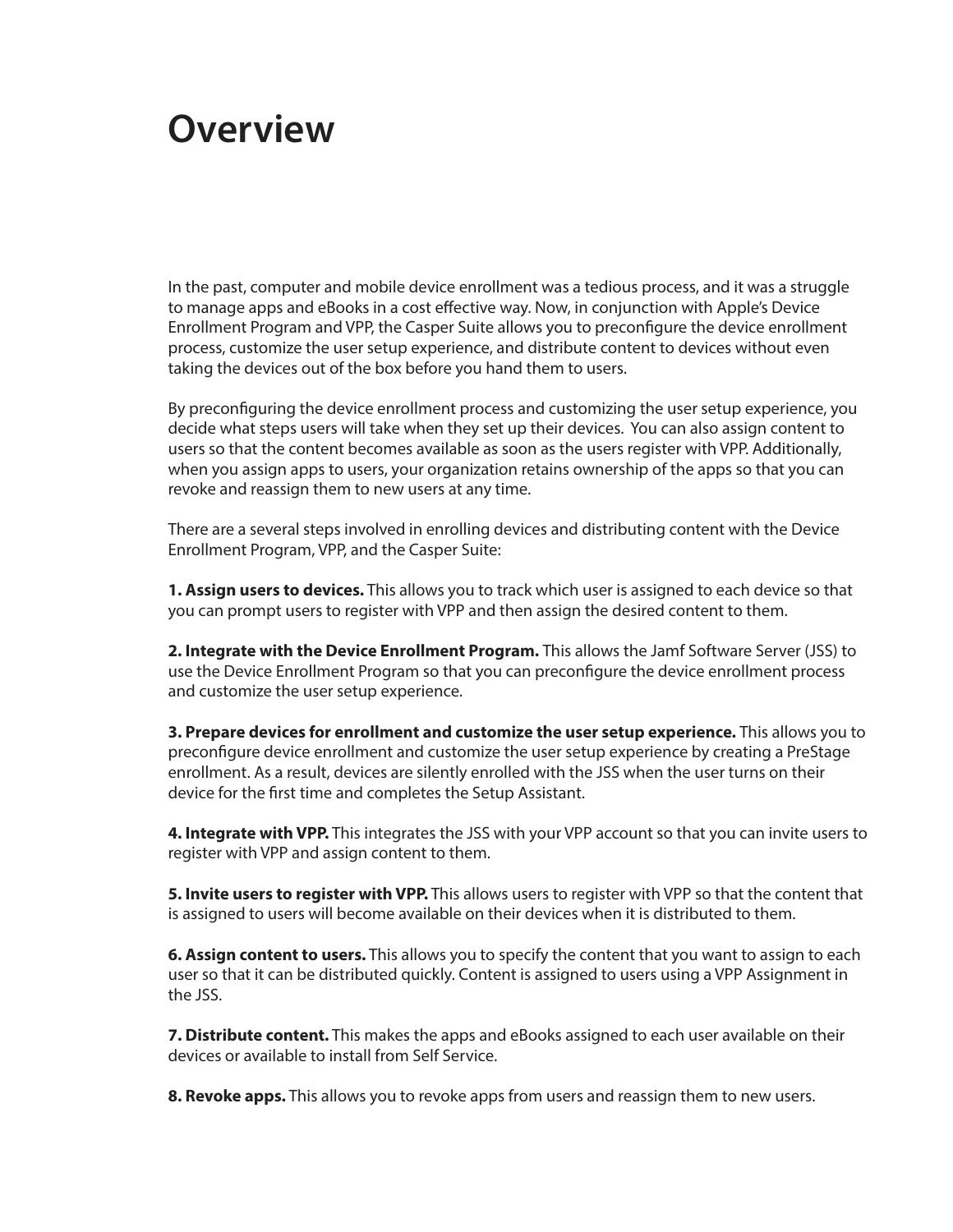# <span id="page-5-0"></span>**Requirements**

To enroll devices and distribute content to devices using the instructions in this guide, you need:

- • The JSS v9.4 or later
- • A service token (.vpptoken) from Apple's VPP store
- • A server token file (.p7m) from Apple
- • A push certificate in the JSS
- Mobile devices running iOS 7.0.4 or later and/or computers running OS X v10.9 or later
- • An LDAP server set up in the JSS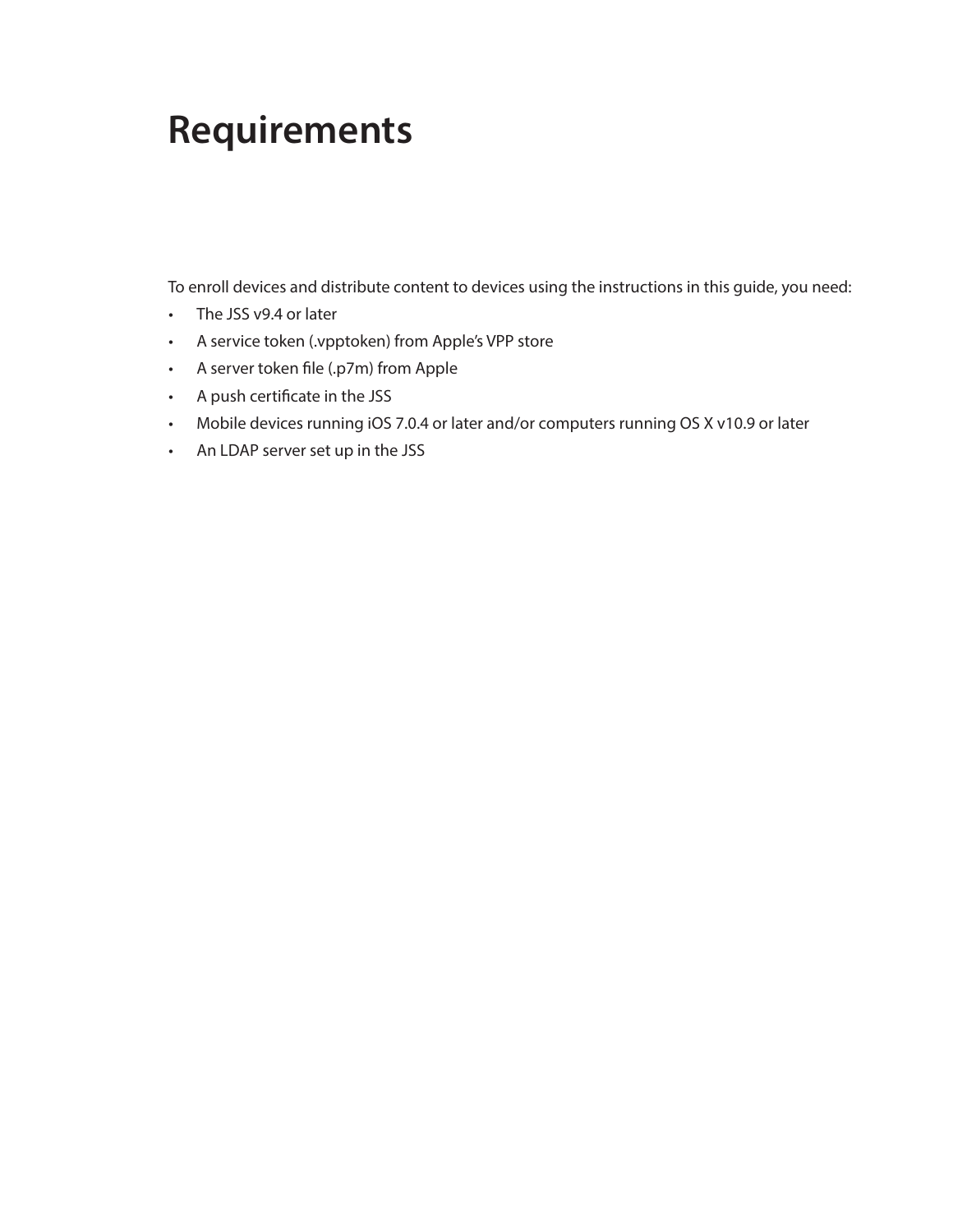# <span id="page-6-0"></span>**Assigning Users to Devices**

To use the Device Enrollment Program and VPP, you must first migrate your users so that you have full use of the **Users** tab, and then assign users to devices. This allows you to track the user assigned to each device. You can then prompt users to register with VPP and assign the desired content to them. (For more information about migration, see the [Migrating Users](https://jamfnation.jamfsoftware.com/article.html?id=362) Knowledge Base article.)

### **Assigning a User to a Computer or Mobile Device**

- 1. Log in to the JSS with a web browser.
- 2. Click **Computers** or **Mobile Devices** at the top of the page.
- 3. Perform a simple or advanced search.
- 4. Click the computer or mobile device you want to assign a user to.
- 5. Select the **User and Location** category and click **Edit**.
- 6. Do one of the following:
	- To assign an existing user, enter the user's partial or full username in the **Username** field and click the **Search <b>Q** icon. Click **Choose** across from the user you want to assign, and then click **Save**.

The **Full Name**, **Email Address**, **Phone Number**, and **Position** fields are populated automatically.

To assign and create a new user, enter information about the user and click **Save**.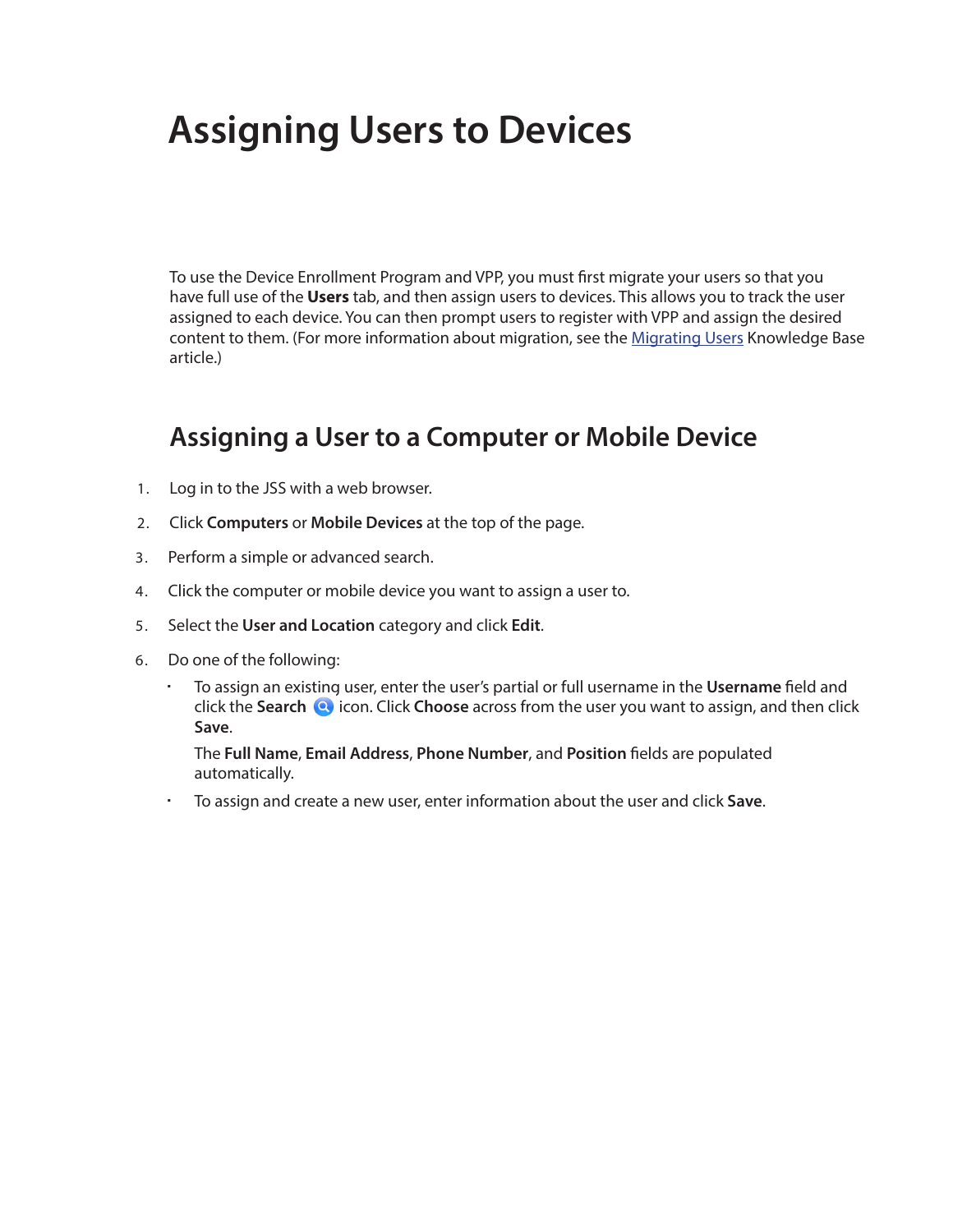# <span id="page-7-0"></span>**Integrating with the Device Enrollment Program**

Integrating with the Device Enrollment Program allows the JSS to work together with Apple's Device Enrollment program. This allows you to preconfigure the device enrollment process and customize the user setup experience without needing to remove the devices from their original wrapping.

To integrate with the Device Enrollment Program, you need to upload the server token file (.p7m) you received from Apple. (For information, see the [Integrating with Apple's Device Enrollment](https://jamfnation.jamfsoftware.com/article.html?id=359)  [Program](https://jamfnation.jamfsoftware.com/article.html?id=359) Knowledge Base article.) This process creates one instance of the program in the JSS. To meet the needs of your organization, you can repeat the process to create multiple instances of the program.

### **Configuring an Instance of the Device Enrollment Program**

- 1. Log in to the JSS with a web browser.
- 2. In the top-right corner of the page, click **Settings**  $\mathbf{X}$ .
- 3. Click **Global Management**. On a smartphone or iPod touch, this option is in the pop-up menu.
- 4. Click **Device Enrollment Program** .
- 5. Click **New** .
- 6. Enter a display name for the instance of the program.
- 7. Click **Upload Server Token File** to upload the server token file you downloaded from Apple. This creates one instance of the program in the JSS. The information contained in the server token file is displayed.
- 8. Click **Save**.
- 9. To configure another instance of the program, repeat steps 5-8.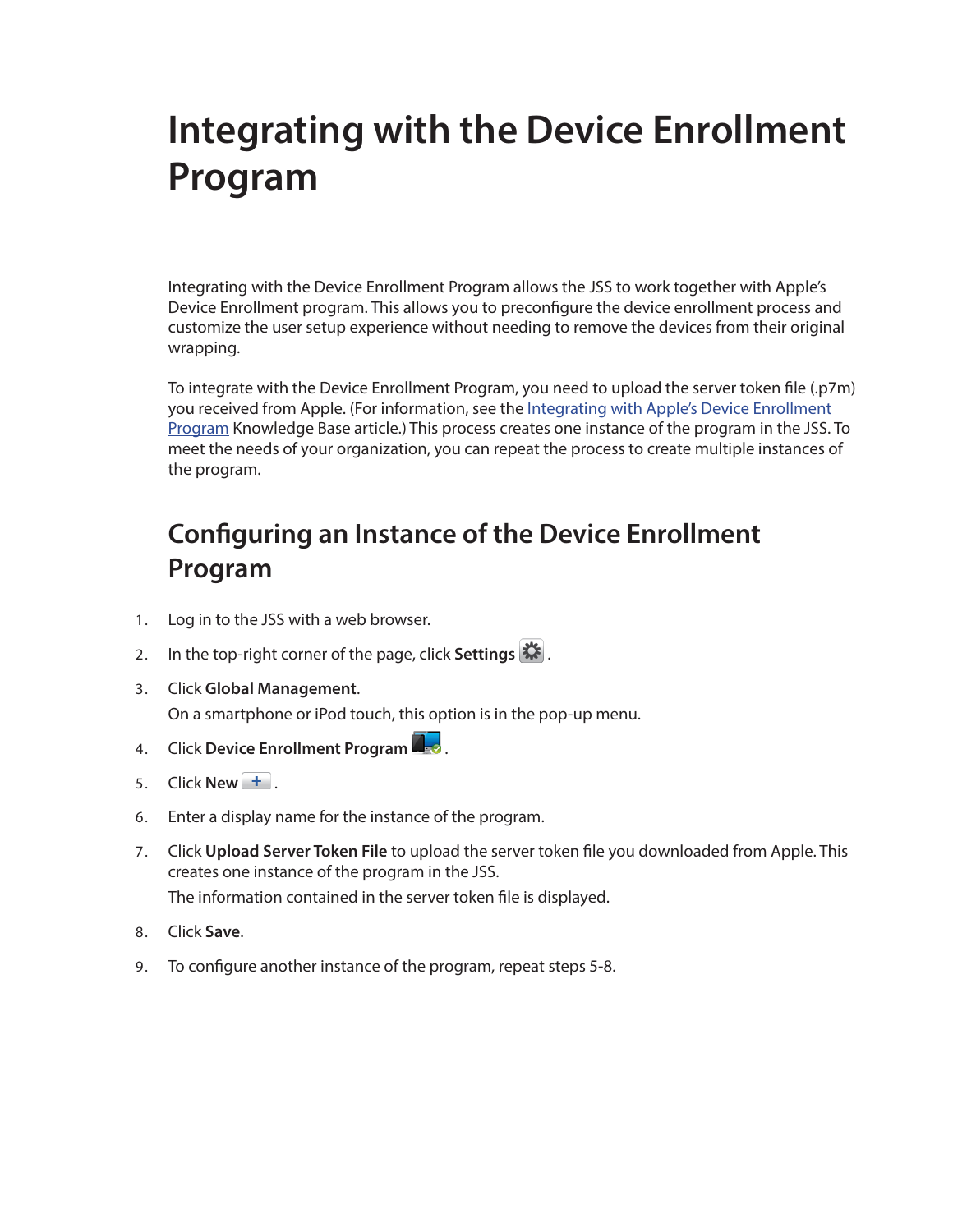# <span id="page-8-0"></span>**Preparing for Device Enrollment and Customizing the User Setup Experience**

A PreStage enrollment allows you to store device enrollment settings and customize the user setup experience. As a result, the amount of time and interaction it takes to prepare devices for use is reduced, and devices are silently enrolled with the JSS when users complete the Setup Assistant. Before you can use a PreStage enrollment, you need to create it in the JSS.

Although using a PreStage enrollment to add a mobile device to the JSS manages the device, using a PreStage enrollment to add an OS X computer to the JSS does not manage the device.

After OS X computers are added to the JSS using a PreStage enrollment, they can be managed using one of the following methods:

- • Remote Enrollment Using Recon
- • QuickAdd Packages Created Using Recon
- • User-Initiated Enrollment for Computers

### **Configuring a Mobile Device PreStage Enrollment**

- 1. Log in to the JSS with a web browser.
- 2. Click **Mobile Devices** at the top of the page.
- 3. Click **PreStage Enrollments**.

On a smartphone or iPod touch, this option is in the pop-up menu.

- 4. Click **New** .
- 5. Use the General payload to configure basic settings for the PreStage enrollment and customize the user setup experience.

To customize the user setup experience, select which steps you want to skip in the Setup Assistant. If you choose to skip steps, the user can enable these settings after the device is configured unless otherwise restricted.

6. Click the **Scope** tab and configure the scope of the PreStage enrollment by selecting the checkbox next to each mobile device you want to add to the scope.

*Note:* The mobile devices listed on the **Scope** tab are the mobile devices that are associated with the Device Enrollment Program via the server token file (.p7m) you downloaded from Apple's Volume Services Portal.

7. Click **Save**.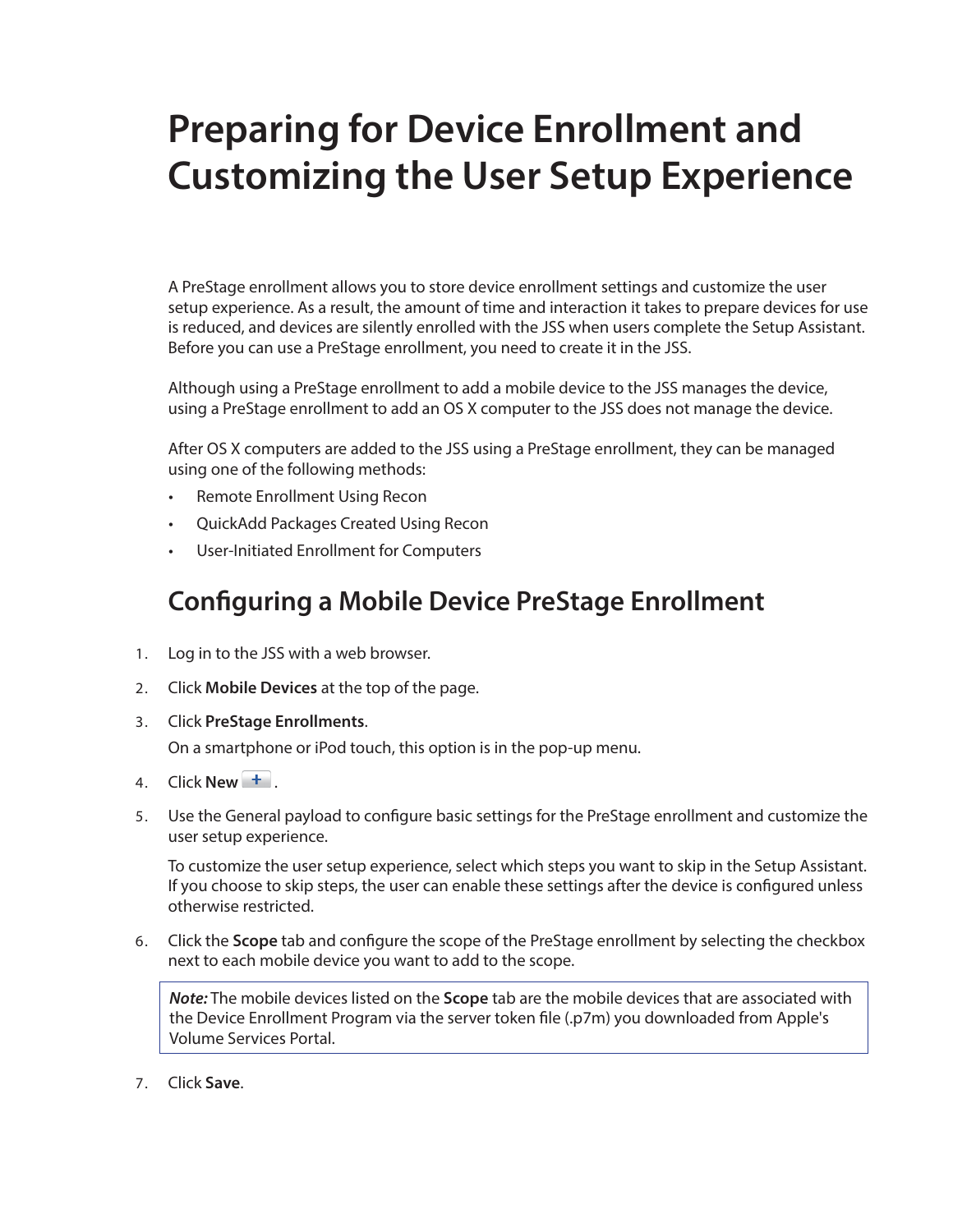### <span id="page-9-0"></span>**Configuring a Computer PreStage Enrollment**

- 1. Log in to the JSS with a web browser.
- 2. Click **Computers** at the top of the page.
- 3. Click **PreStage Enrollments**.

On a smartphone or iPod touch, this option is in the pop-up menu.

- 4. Click **New** .
- 5. Use the General payload to configure basic settings for the PreStage enrollment and customize the user setup experience.

To customize the user setup experience, select which steps you want to skip in the Setup Assistant. If you choose to skip steps, the user can enable these settings after the computer is configured unless otherwise restricted.

6. Click the **Scope** tab and configure the scope of the PreStage enrollment by selecting the checkbox next to each computer you want to add to the scope.

*Note:* The computers listed on the **Scope** tab are the computers that are associated with the Device Enrollment Program via the server token file (.p7m) you downloaded from Apple's Volume Services Portal.

7. Click **Save**.

OS X computers are not managed at this point. To manage OS X computers, use one of the following methods:

- • Remote Enrollment (for information, see "Remote Enrollment Using Recon" in the *Casper Suite Administrator's Guide.*)
- • QuickAdd Packages (for information, see "QuickAdd Packages Created Using Recon" in the *Casper Suite Administrator's Guide.*)
- • User-Initiated Enrollment (For information, see "User-Initiated Enrollment for Computers" in the *Casper Suite Administrator's Guide.*)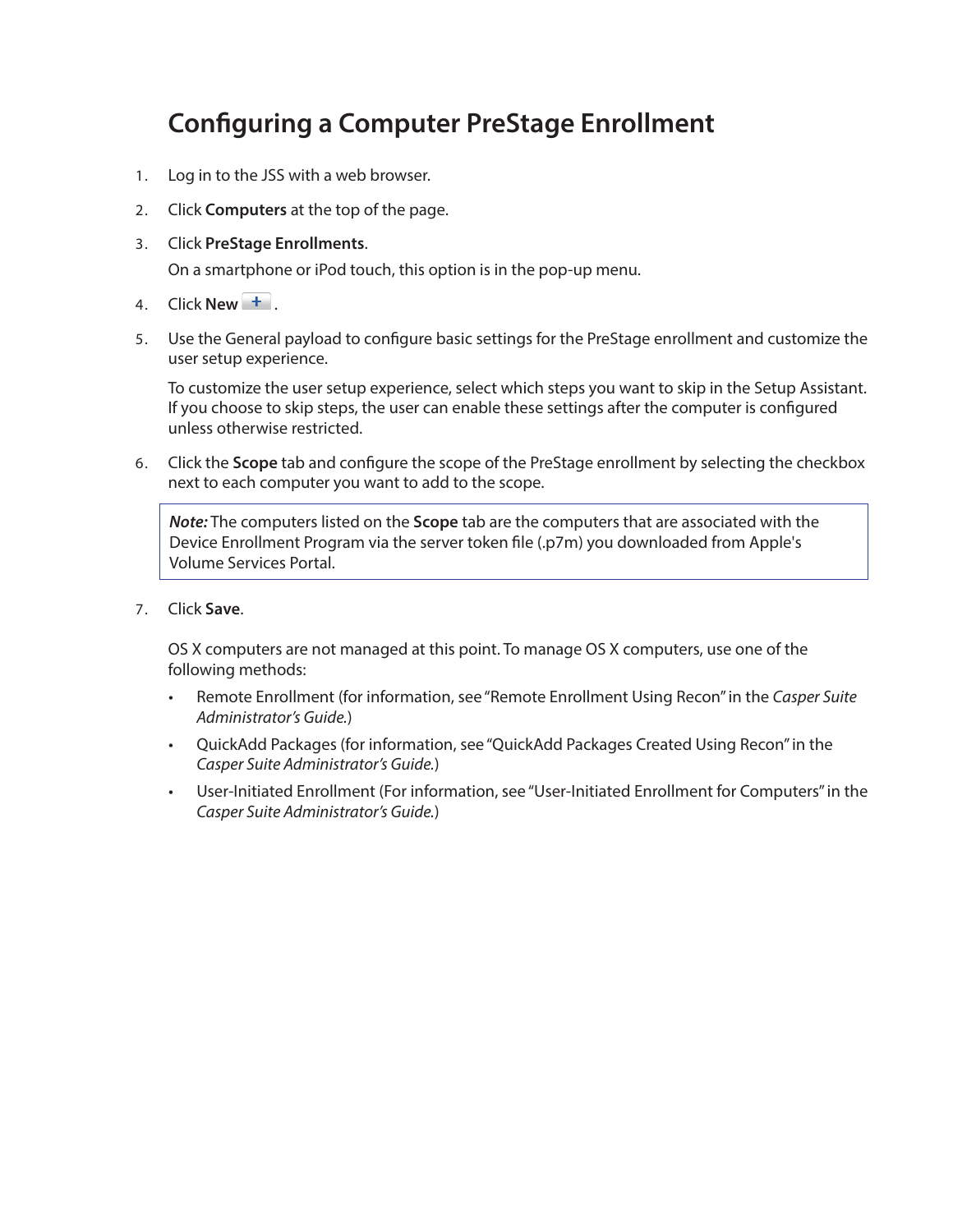# <span id="page-10-0"></span>**Integrating with VPP**

Integrating the JSS with Apple's VPP allows you to invite users to register with VPP, assign apps and eBooks, and revoke and reassign apps to users. Adding one or more VPP accounts to the JSS integrates the JSS with VPP.

When you add a VPP account to the JSS, you upload the service token that you obtained from Apple, and specify the country associated with the VPP account. You can also specify other information about the account, such as the contact person and Apple ID.

### **Adding a VPP Account**

- 1. Log in to the JSS with a web browser.
- 2. In the top-right corner of the page, click **Settings** .
- 3. Click **Global Management**.

On a smartphone or iPod touch, this option is in the pop-up menu.

- 4. Click **VPP Accounts**  $\overrightarrow{A}$ .
- 5. Click **New** .
- 6. Enter a display name for the account.
- 7. Click **Upload Service Token** and upload the service token (.vpptoken) for the account.
- 8. Choose the country that is associated with the account.
- 9. (Optional) Enter additional information about the account, including the contact person and Apple ID.
- 10. Click **Save**.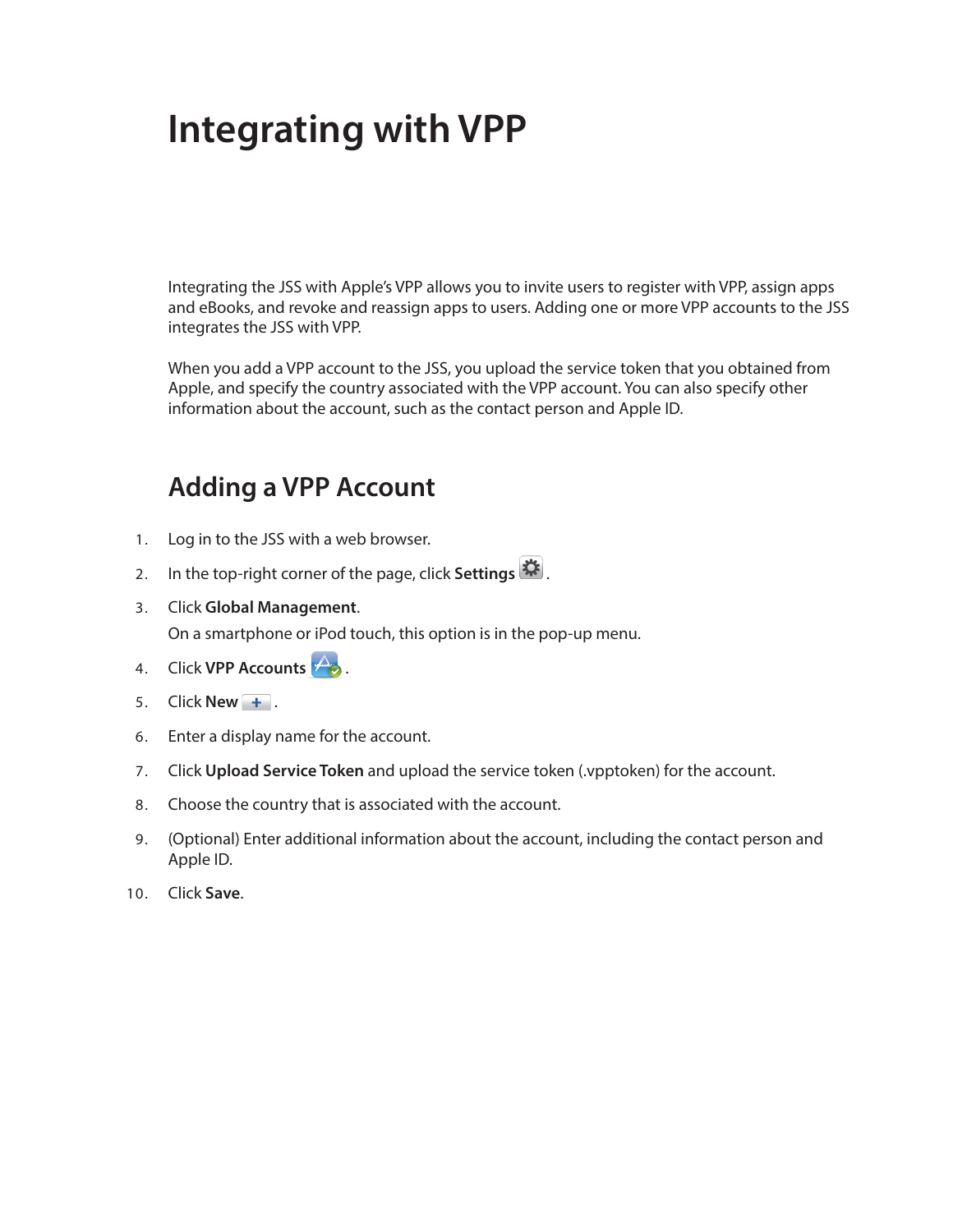# <span id="page-11-0"></span>**Inviting Users to Register with VPP**

Before you can assign content purchased through VPP to users, the users must be registered with VPP. You can invite users to register by sending a VPP invitation that prompts them to access a registration page where they are guided through the steps for registering. Once users are registered with VPP, they can receive the content that is assigned to them.

### **Sending a VPP Invitation**

- 1. Log in to the JSS with a web browser.
- 2. Click **Users** at the top of the page.
- 3. Click **VPP Invitations**. On a smartphone or iPod touch, this option is in the pop-up menu.
- 4. Click **New**  $\begin{array}{|c|c|c|} \hline \textbf{+} & \textbf{.} \hline \end{array}$
- 5. Enter a display name for the invitation.
- 6. Select the VPP account to register users with.
- 7. Choose "Prompt users on their computers and mobile devices" from the **Method** pop-up menu.

*Note:* The invitation is automatically added to the site that the VPP account belongs to.

- 8. Click the **Scope** tab and configure the scope of the invitation.
- 9. Click **Save**.

A VPP invitation is immediately sent to the users you specified.

You can view the status of the invitation in the list of invitations.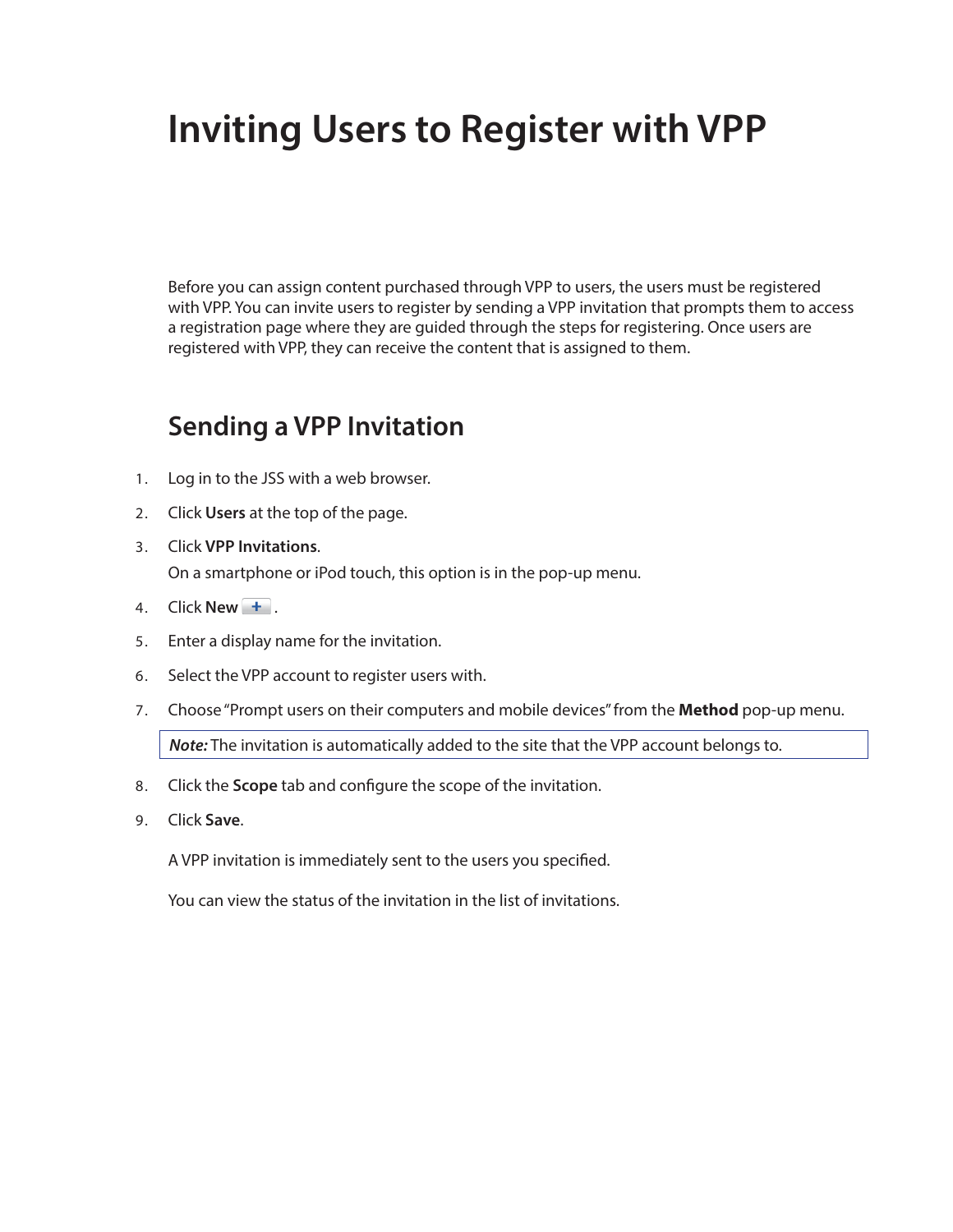# <span id="page-12-0"></span>**Assigning Content to Users**

VPP assignments allow you to assign content purchased through VPP to users. This allows you to specify the content that you want to assign to each user so that it can be quickly distributed.

When you create a VPP assignment in the JSS, you choose a VPP account, and all content purchased for VPP-managed distribution using the account is automatically available. Then you specify the content that you want to assign, and the users you want to assign it to (called "scope").

### **Creating a VPP Assignment**

- 1. Log in to the JSS with a web browser.
- 2. Click **Users** at the top of the page.
- 3. Click **VPP Assignments**.

On a smartphone or iPod touch, this option is in the pop-up menu.

- 4. Click **New** .
- 5. Use the General payload to configure basic settings for the VPP assignment, including the VPP account.

*Note:* The assignment is automatically added to the site that the VPP account belongs to.

- 6. Select the Apps payload and then select the checkbox for each app you want to assign.
- 7. Select the eBooks payload and then select the checkbox for each eBook you want to assign.
- 8. Click the **Scope** tab and configure the scope of the assignment.
- 9. Click **Save**.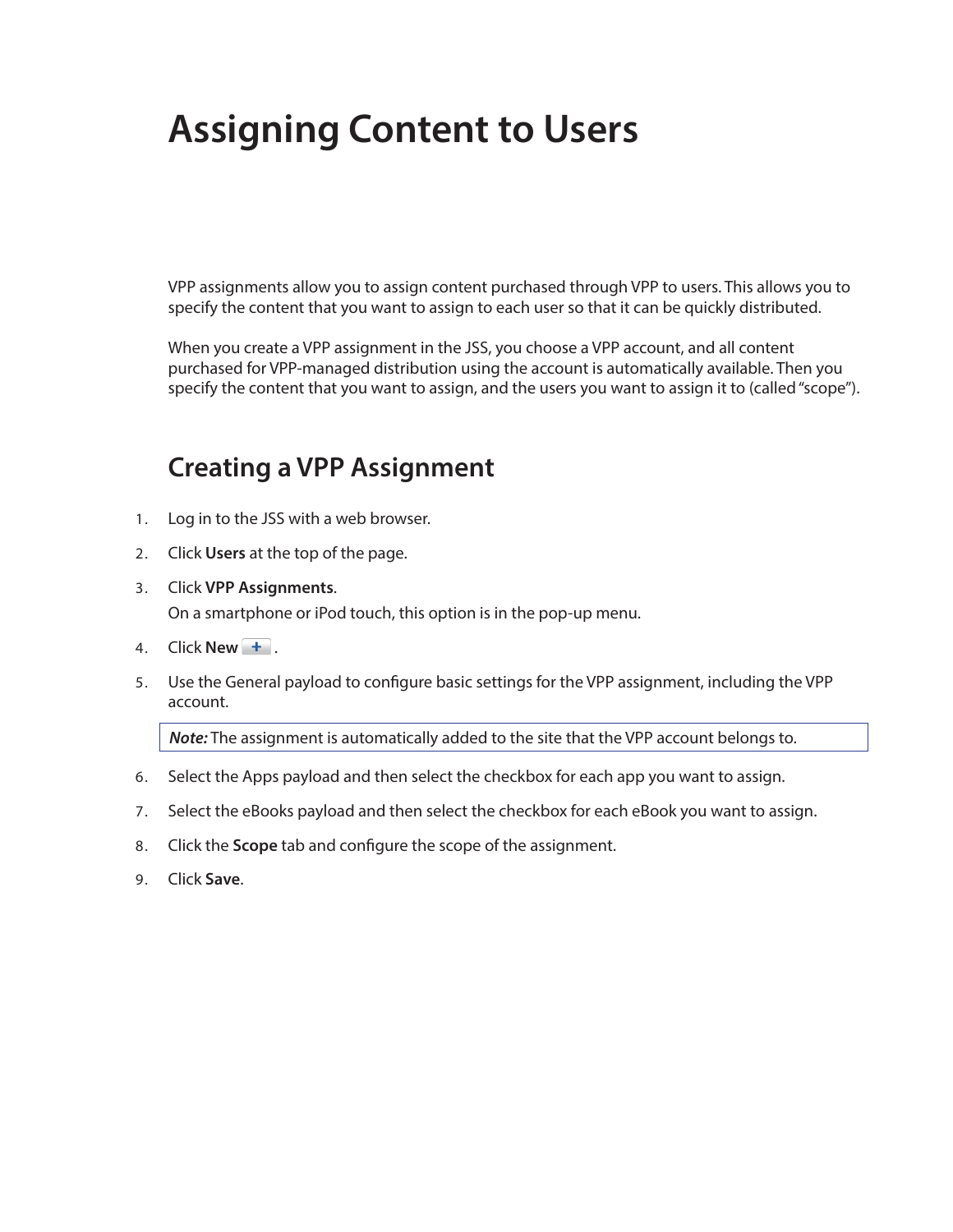# <span id="page-13-0"></span>**Distributing Content**

To make content available to users, you distribute it to devices. When content is distributed to users, it becomes available on their devices immediately after they register with VPP. If users have Automatic Downloads turned on for their devices, apps are silently installed on their devices. If users do not have Automatic Downloads turned on, users will be prompted to install the app. eBooks only become available in Self Service.

*Note:* Mac App Store apps can be distributed to users by making the apps available in Self Service.

### **Distributing an App to a Mobile Device**

- 1. Log in to the JSS with a web browser.
- 2. Click **Mobile Devices** at the top of the page.
- 3. Click **Apps**.

On a smartphone or iPod touch, this option is in the pop-up menu.

- 4. Click **New** .
- 5. Select **App Store app** and click **Next**.
- 6. Browse the App Store, and do the following:
	- a Enter the name of the app.
	- b Choose an App Store country, and click **Next**.
	- c Click **Add** for the app you want to add.
- 7. Use the **General** pane to configure basic settings for the app, including the display name.
- 8. Choose "Install Automatically/Prompt Users to Install" from the **Distribution Method** pop-up menu.
- 9. Click the **Scope** tab and configure the scope of the app.
- 10. Click **Save**.

The app is distributed the next time mobile devices in the scope contact the JSS.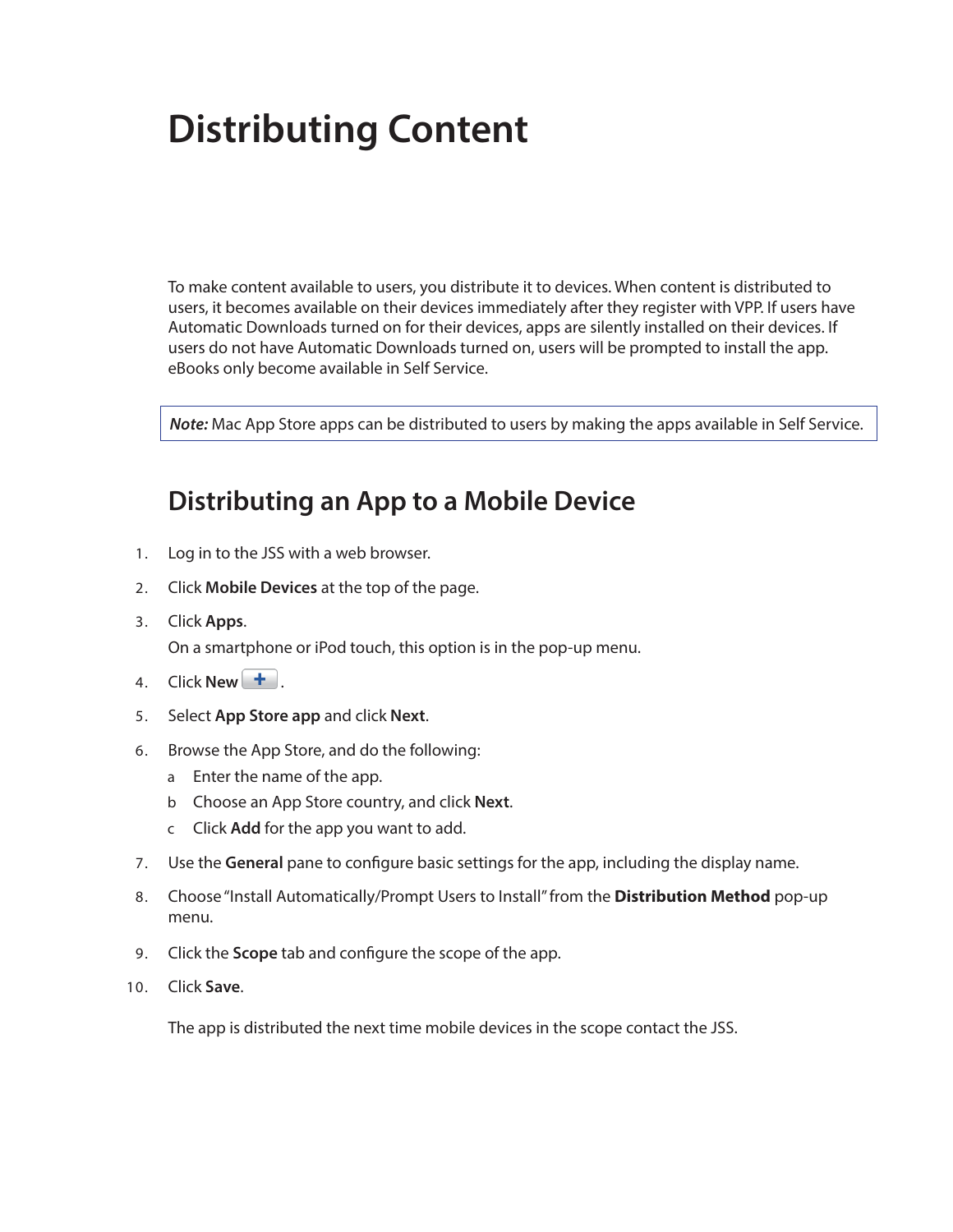### <span id="page-14-0"></span>**Distributing a Mac App Store App to a Computer**

- 1. Log in to the JSS with a web browser.
- 2. Click **Computers** at the top of the page.
- 3. Click **Mac App Store Apps**.

On a smartphone or iPod touch, this option is in the pop-up menu.

- 4. Click **New**  $\begin{bmatrix} + \end{bmatrix}$ .
- 5. Do the following:
	- a Enter the name of the app
	- b Choose an App Store country, and click **Next**.
	- c Click **Add** for the app you want to add.
- 6. Use the **General** pane to configure settings for the app.
- 7. Click the **Scope** tab and configure the scope of the app.
- 8. Click the **Self Service** tab and configure the way the app is displayed in Self Service.
- 9. Click **Save**.

The app is available in Self Service when users are logged in to Self Service and the next time computers in the scope contact the JSS.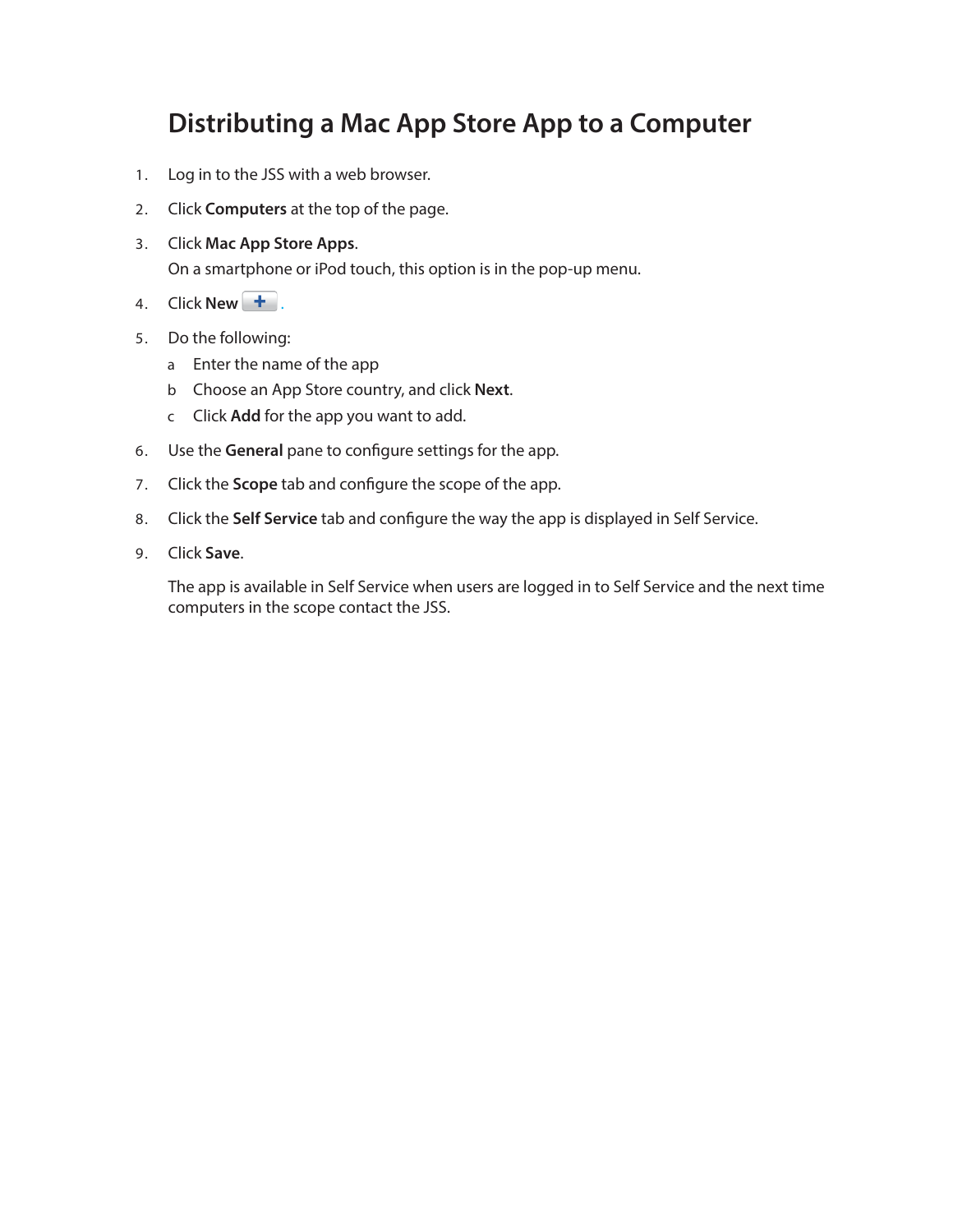### <span id="page-15-0"></span>**Distributing an eBook**

- 1. Log in to the JSS with a web browser.
- 2. Click **Users** at the top of the page. **Note:** If you have not migrated users yet, click **Mobile Devices** at the top of the page.
- 3. Click **eBooks**.

On a smartphone or iPod touch, this option is in the pop-up menu.

- 4. Click **New +**.
- 5. Select **eBook available in the iBookstore** and click **Next**.
- 6. Browse the iBookstore, and do the following:
	- a Enter the name of the eBook.
	- b Choose an iBookstore country, and click **Next**.
	- c Click **Add** for the eBook you want to add.

*Note:* iBooks files (.ibooks) may need to be added manually.

- 7. Use the General pane to configure distribution settings for the eBook, including the display name.
- 8. Click the **Scope** tab and configure the scope of the eBook.

If you have migrated users, you can add computers, users, and mobile devices as targets to the scope. If you have not migrated users yet, you can only add mobile devices as targets to the scope.

9. Click **Save**.

The eBook is available in Self Service for users to install the next time the app is launched.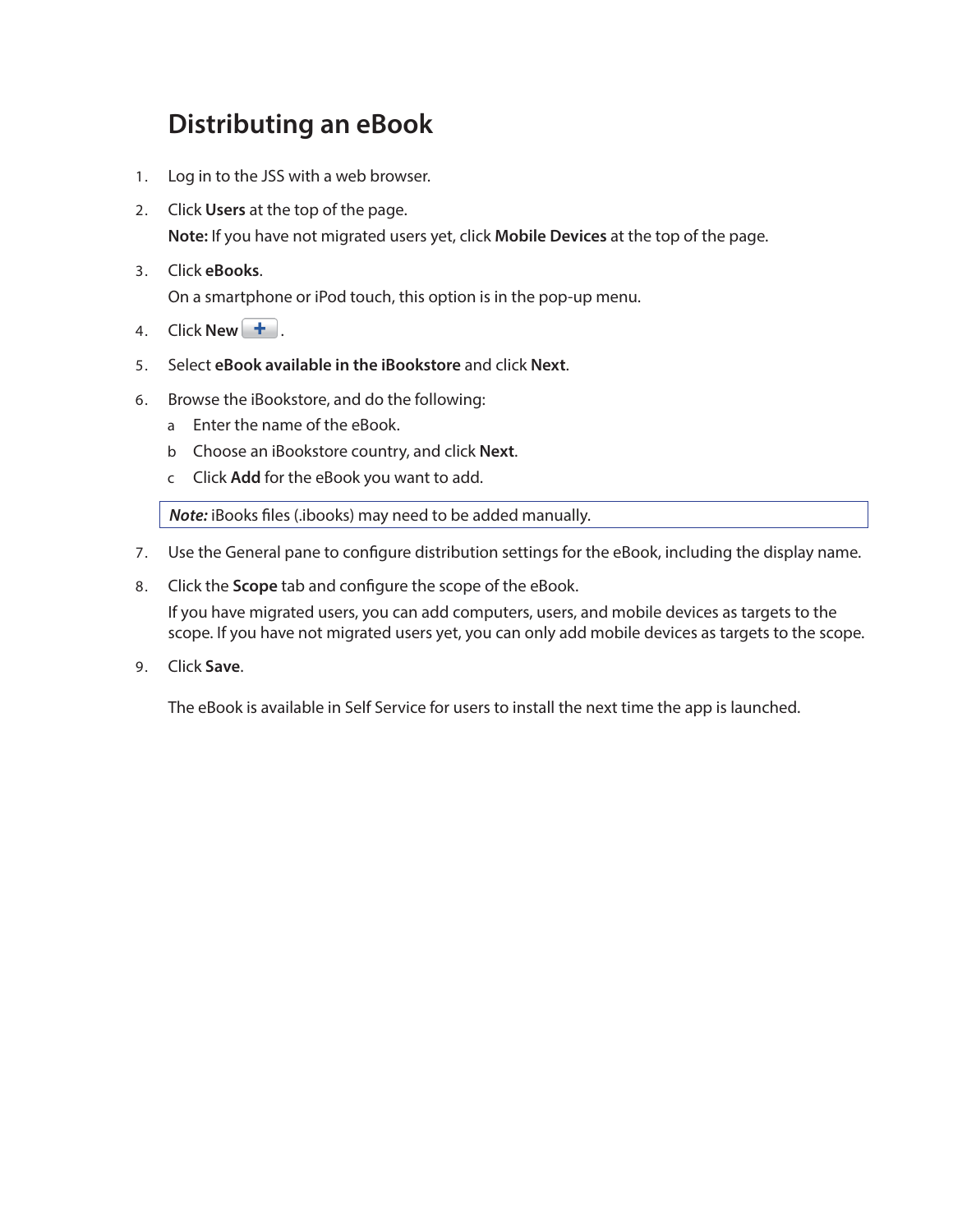# <span id="page-16-0"></span>**The User Experience**

When users turn on their devices for the first time, they are required to choose a language and connect their device to Wi-Fi. Users then complete the Setup Assistant using the device enrollment and user setup experience settings that you preconfigured using a PreStage enrollment.

After devices are enrolled with the JSS and setup is complete, the user is prompted to register with VPP, which causes the content that you assigned to them to become available on their devices. Mac App Store apps and eBooks only become available in Self Service.

If users have Automatic Downloads turned on for their devices, apps are silently installed on their devices. If users do not have Automatic Downloads turned on, users will be prompted to install the app.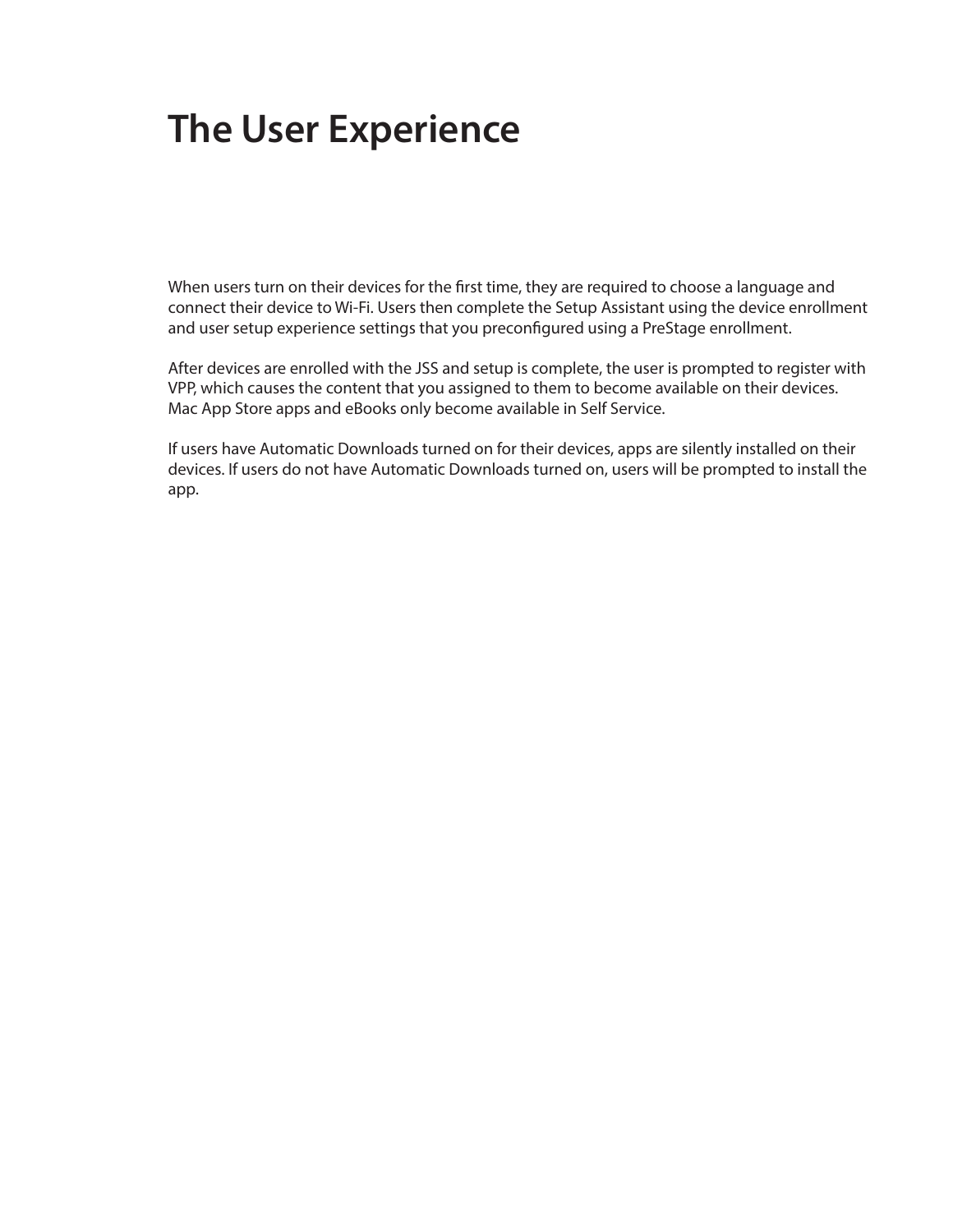# <span id="page-17-0"></span>**Revoking Apps**

Revoking apps and reassigning them to other users saves your organization money by reducing the need to pay for new apps. To revoke one or more specific apps from users, you remove the app(s) from the VPP assignment. To revoke all the apps in a VPP assignment from one or more users, you remove the user(s) from the scope of the VPP assignment. Apps that have been revoked can be reassigned to other users when needed.

Users are notified on their device when an app is no longer assigned to them. The app may or may not be removed from their device. If an app is not removed from the user's device, it can be removed by an administrator.

*Note:* All app data is deleted when an app is revoked and/or removed from a device. Before revoking an app, remind users to get any important data out of the app.

### **Revoking a Single App from Users**

- 1. Log in to the JSS with a web browser.
- 2. Click **Users** at the top of the page.
- 3. Click **VPP Assignments**. On a smartphone or iPod touch, this option is in the pop-up menu.
- 4. Click the VPP assignment you want to revoke.
- 5. Select the Apps payload and remove apps from the assignment as needed.
- 6. Click the **Scope** tab and remove users from the scope as needed.
- 7. Click **Save**.

Users are notified that the apps are no longer assigned to them.